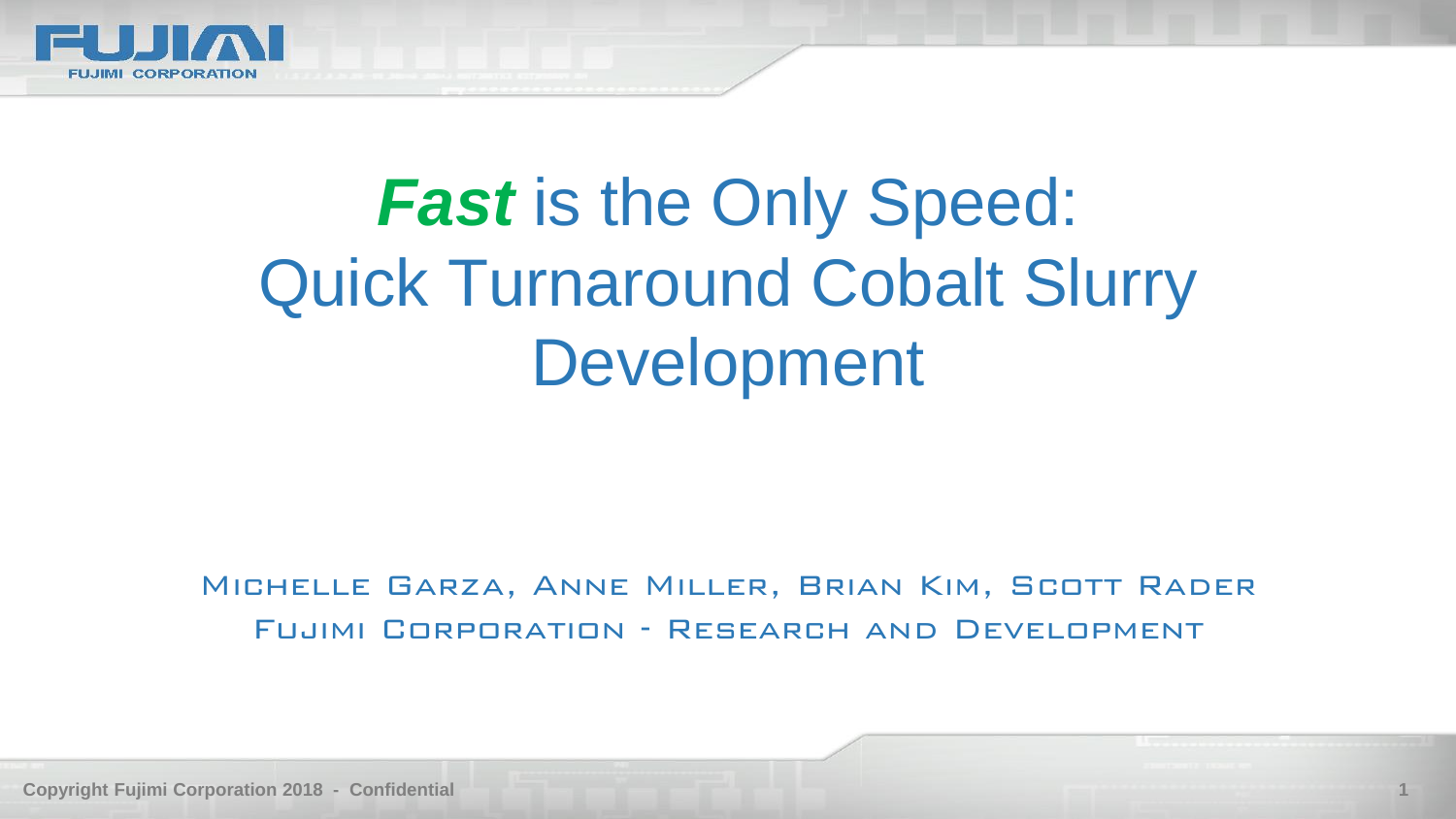

**Outline** 

- **Time to solution: toolbox approach to Co slurry development challenges**
	- Corrosion, Selectivity
- **Fast slurry ramp: new product introduction challenges**
	- Bench to pilot to HVM
		- Process scale up lessons learned
		- Scale up strategy quick sample iterations, raw material vetting
		- Process control system short run SPC
- **Future challenges**
	- Cost, large particle count (LPC) reduction, EHS requirements, metrology sensitivity limits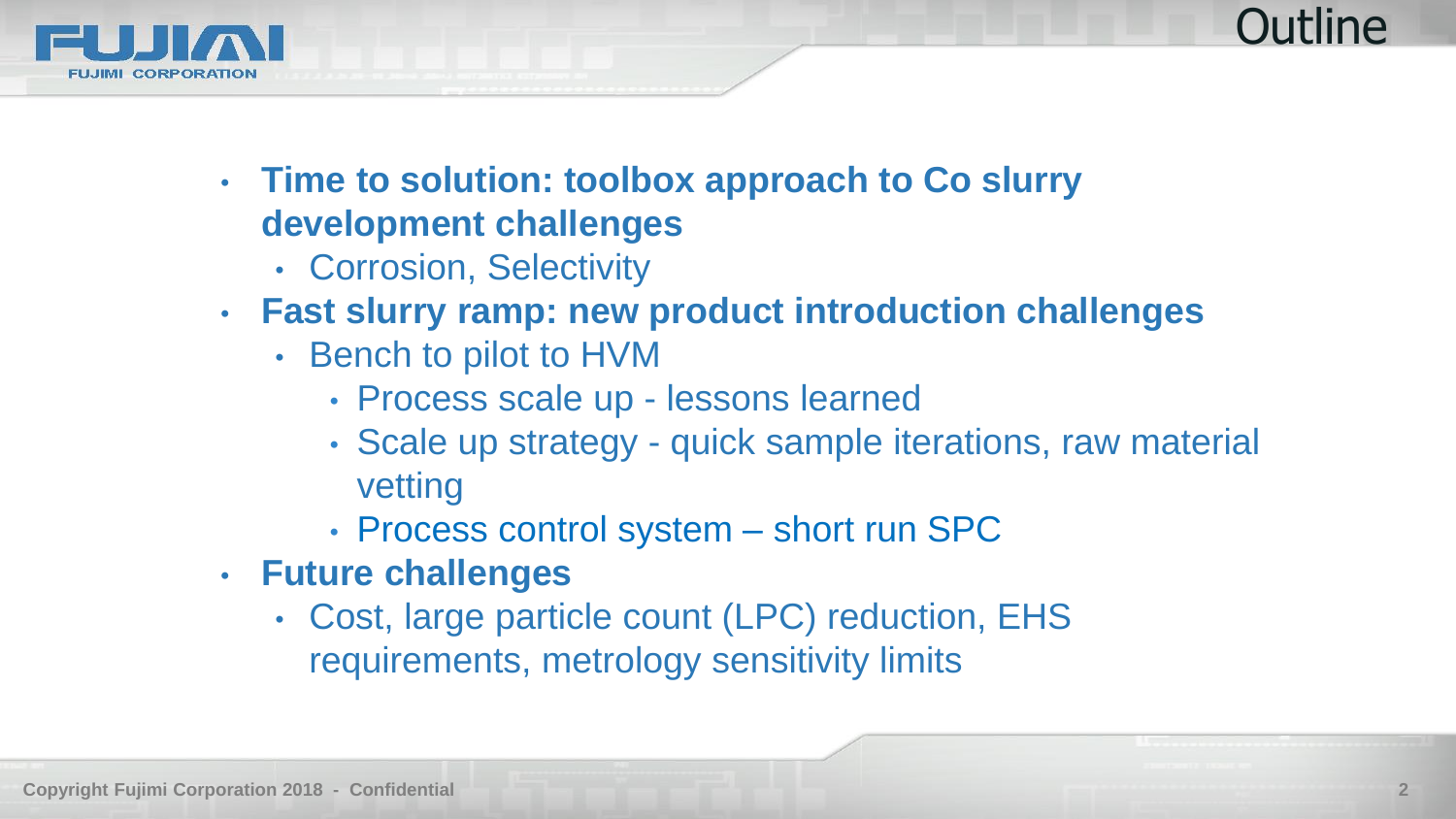

# Time to Solution: Toolbox Approach to Co Slurry Development



**Copyright Fujimi Corporation 2018 - Confidential 3**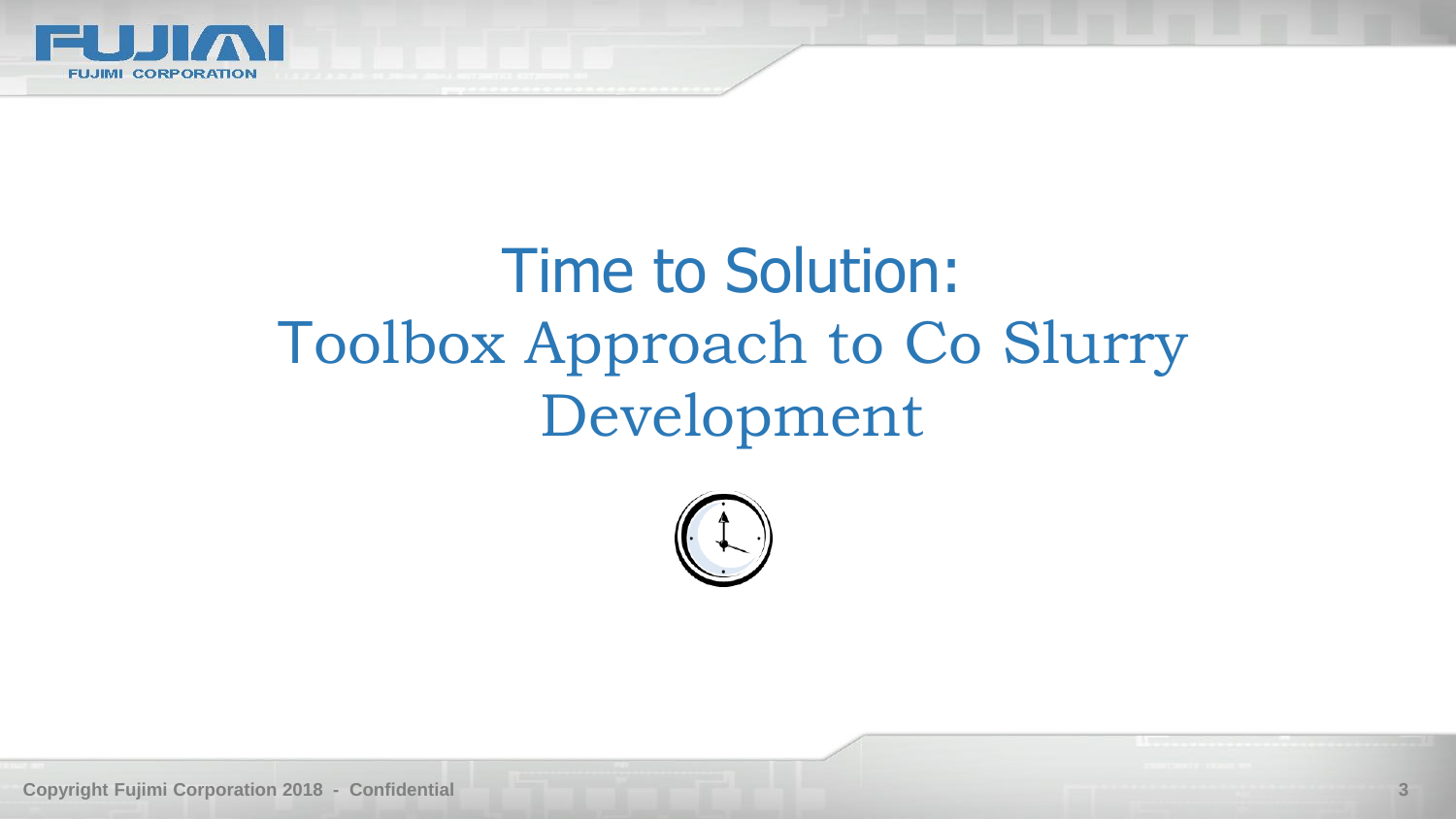

# Why Co Integration?: CMP Development Challenges





Fig. 16. Seam-free Co filled in reentrant profile trench at scaled CD on ALD TiN<sup>[9]</sup>

Source: N. Yoshida et. al "Highly Conductive Metal Gate Fill Integration Solution for Extremely Scaled RMG Stack for 5nm & Beyond,IEDM Conference 2017

- At 10nm and 7nm nodes, cobalt (Co) has been introduced at middle of line (MOL) due to resistance reduction and seam-free fill advantages
	- Scaling and introduction of new metals results in CMP technical challenges
		- Optimizing Co removal rate selectivity and corrosion inhibition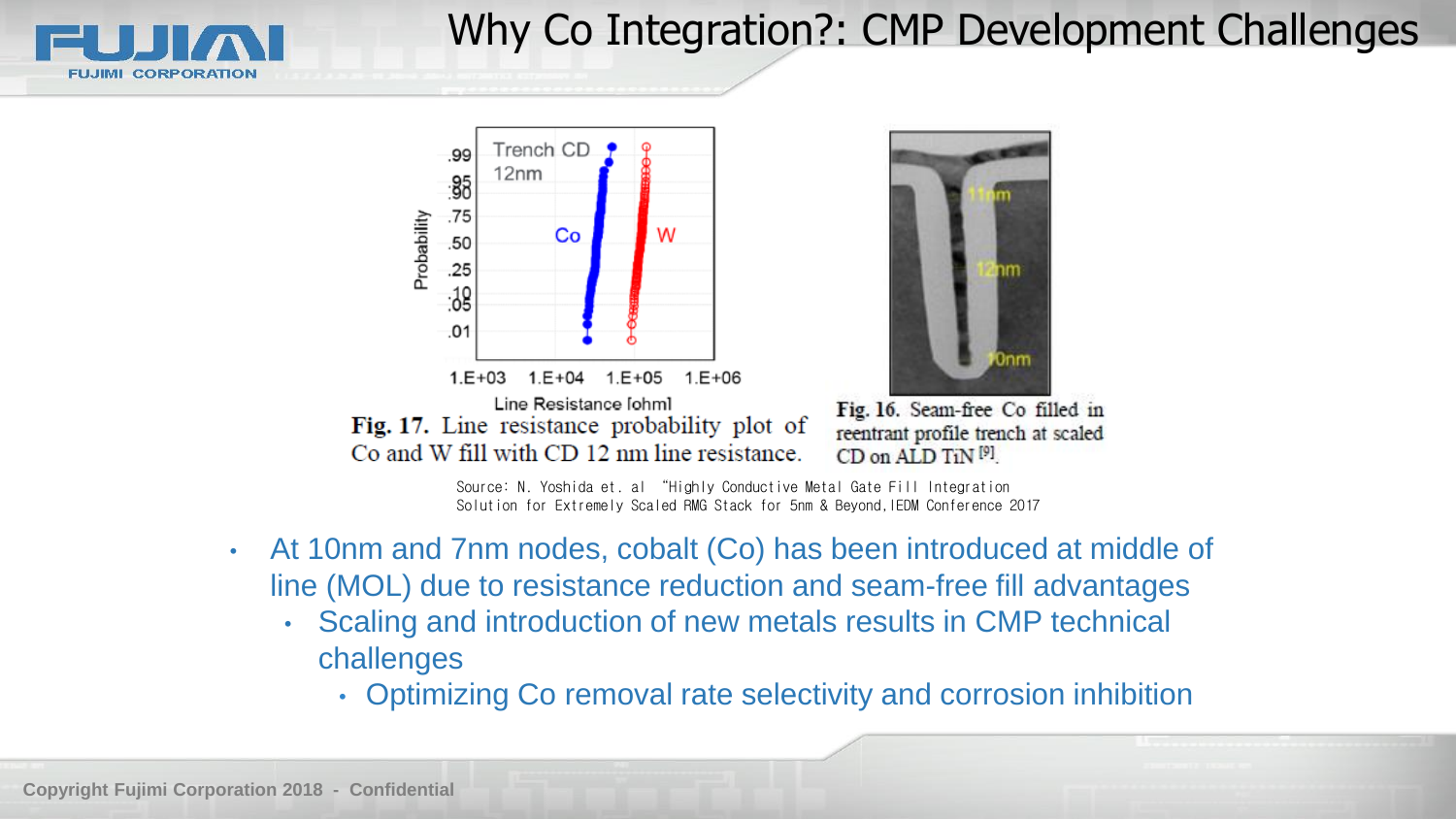# CMP Technical Challenge: Co Corrosion





- corroded in water
	- A Co specific corrosion inhibitor is required during CMP and subsequent water rinsing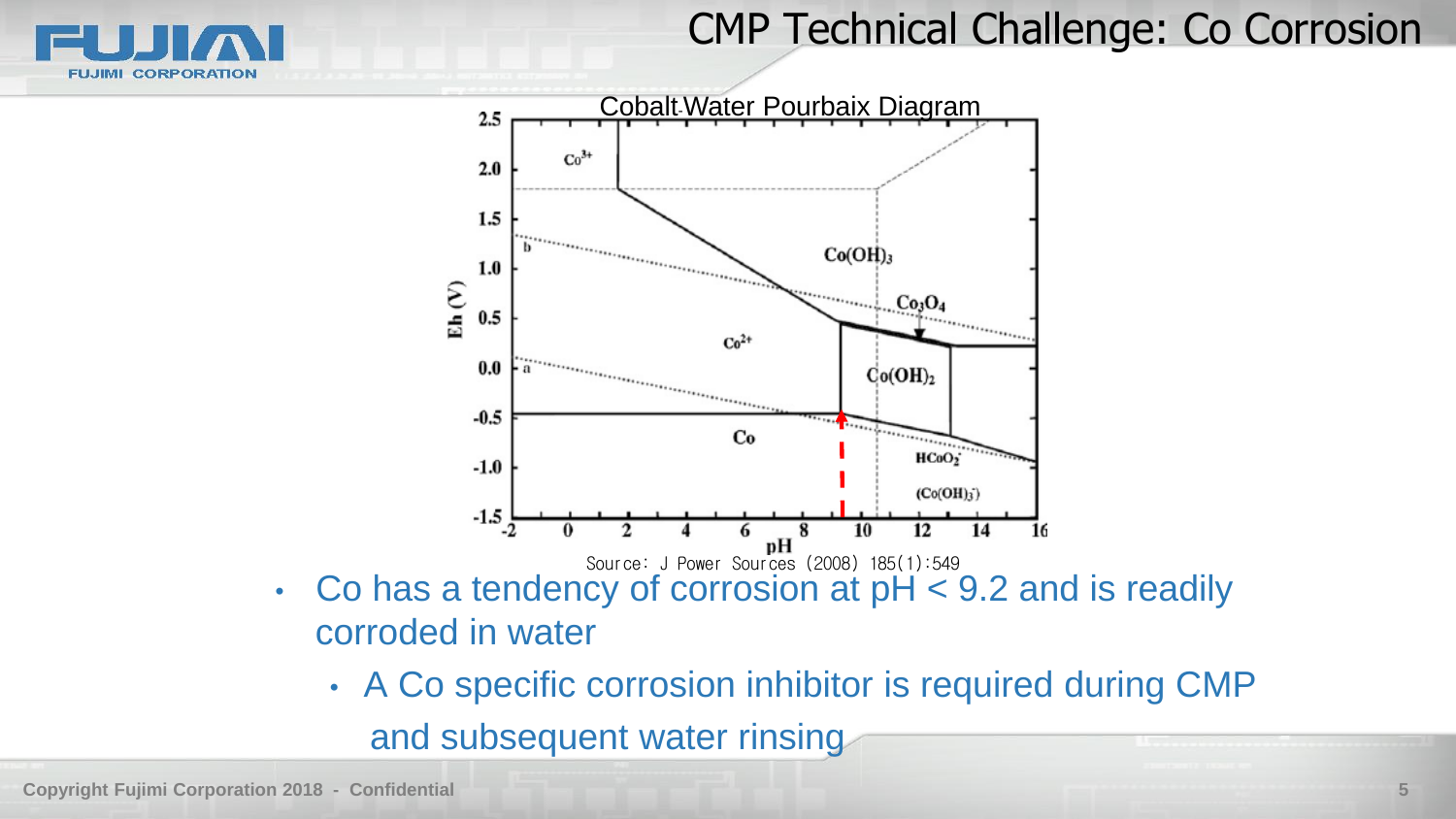

### Toolbox Solution: Co Corrosion Inhibitor



- 100 different chemicals screened (vetted)
	- Inhibitor 36 selected due to high Co removal rate and lowest Co static etch rate
- Advantages of toolbox approach
	- Quick response to customer with a slurry solution that can be ramped
	- Proposals for further improvements for next generation slurries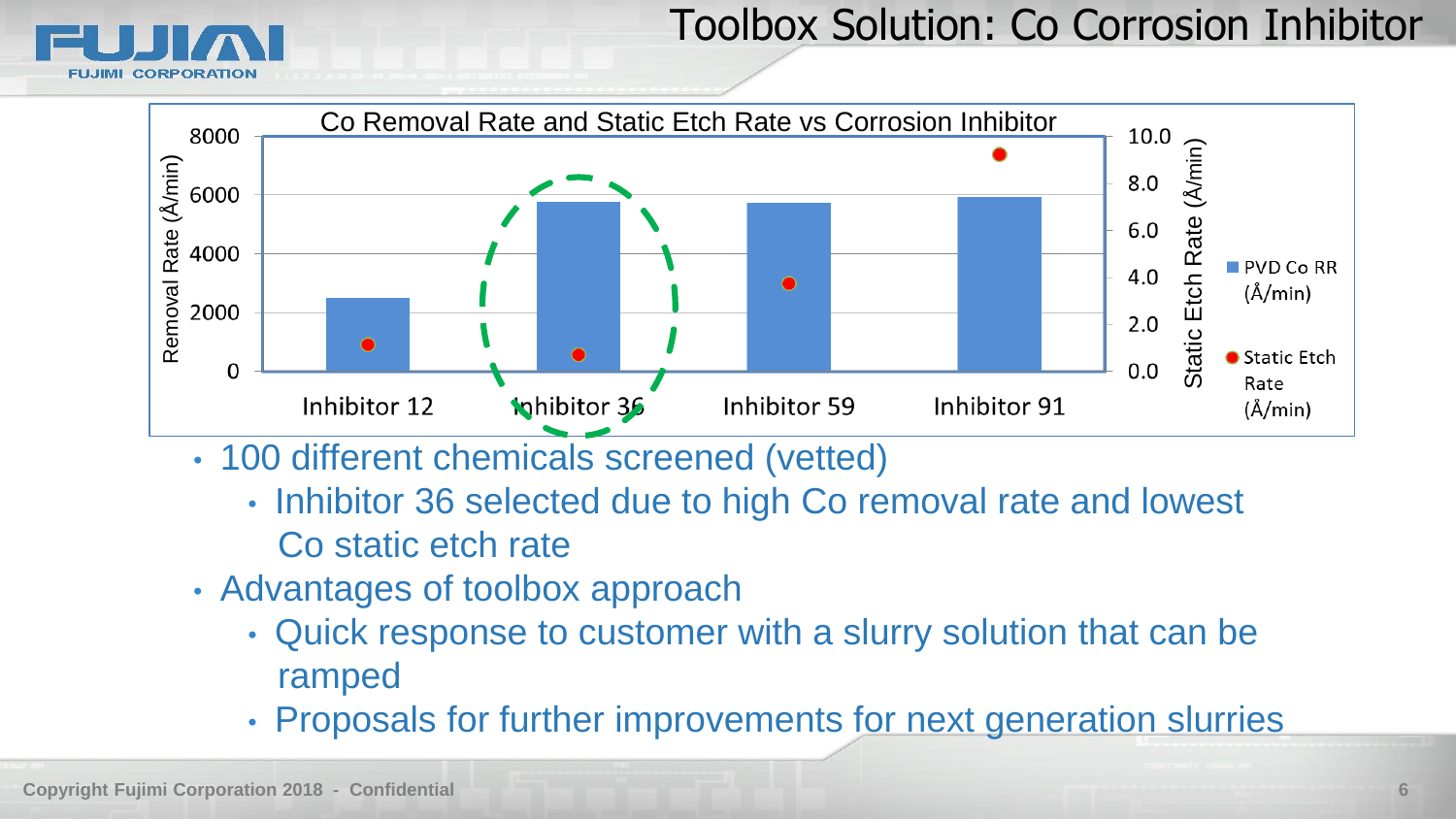**CORPORATION** 

#### Toolbox Solution: Right Sizing Abrasive



• To ensure polish stop on fine lines,10 different HVM abrasive particles were evaluated using an aggressive patterned test wafer (PTW) metric

• A subset of abrasive particles with similar shape and surface chemistry impacted ILD loss and erosion on PTW arrays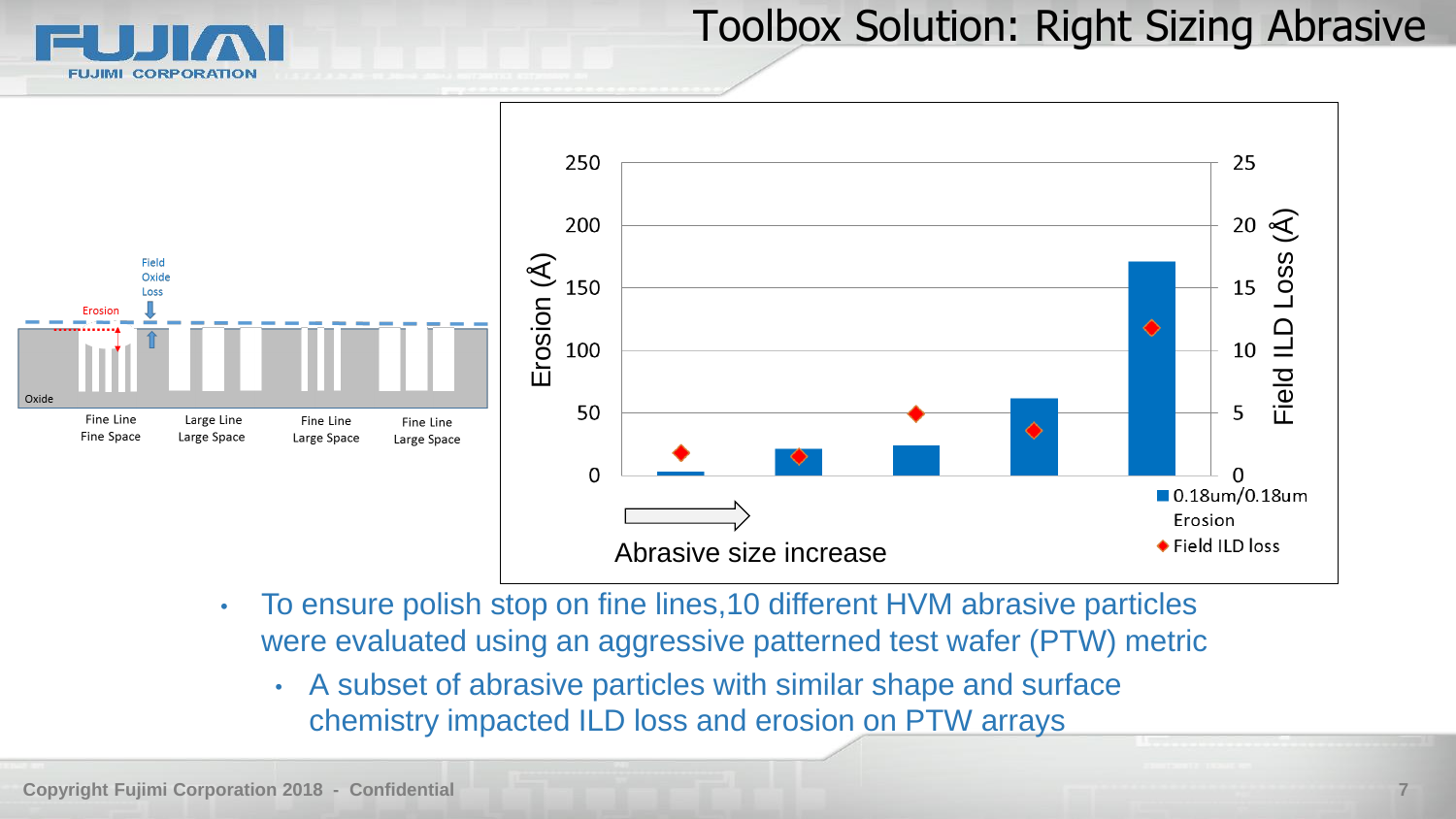

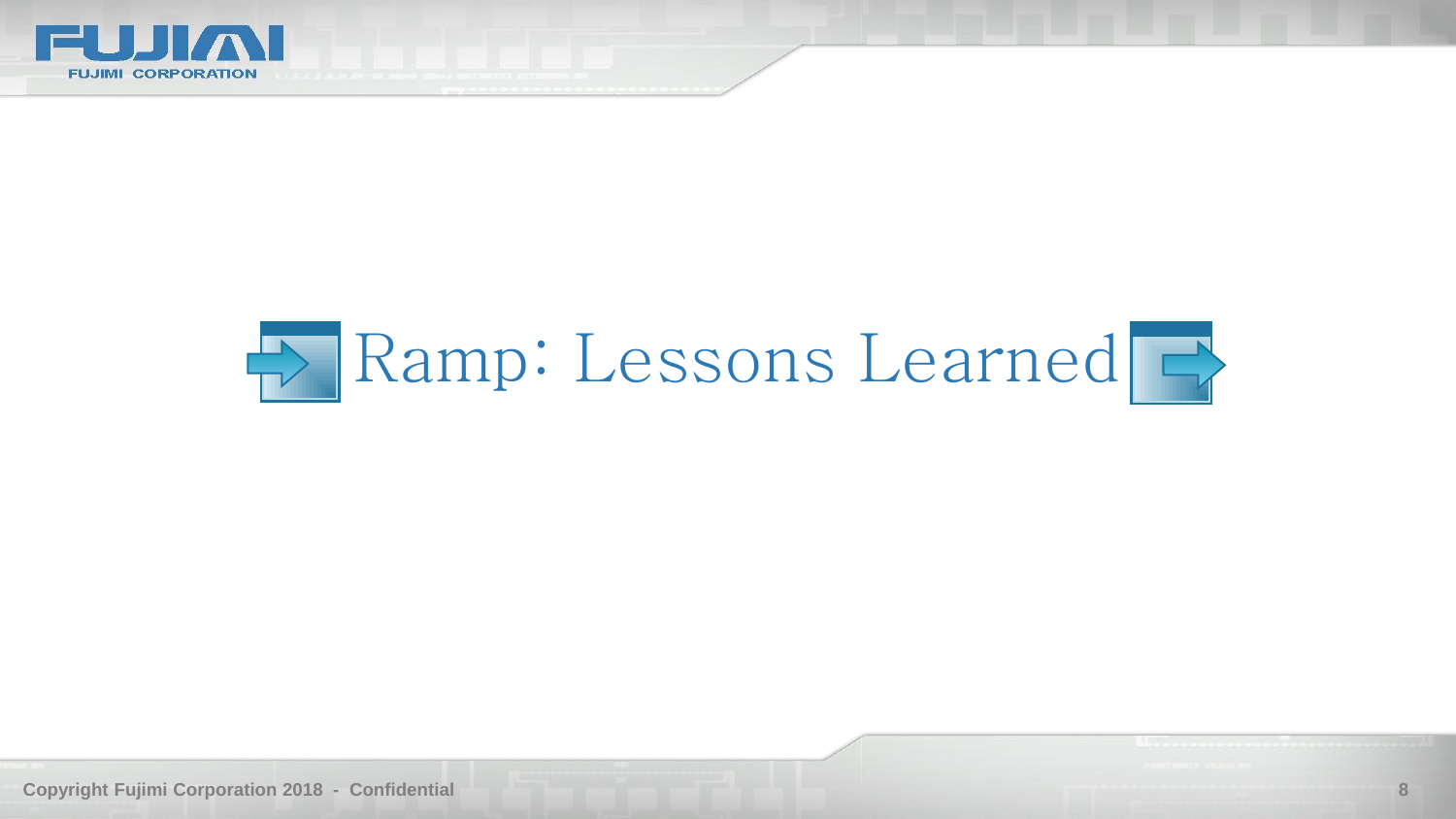

# Bench to Pilot to HVM: Blending Order



- During HVM slurry scale up, blending order of addition (OoA) impacted large particle counts (LPCs)
	- Delay in scale up and lots scrapped
	- Lesson learned applied to next generation slurry development process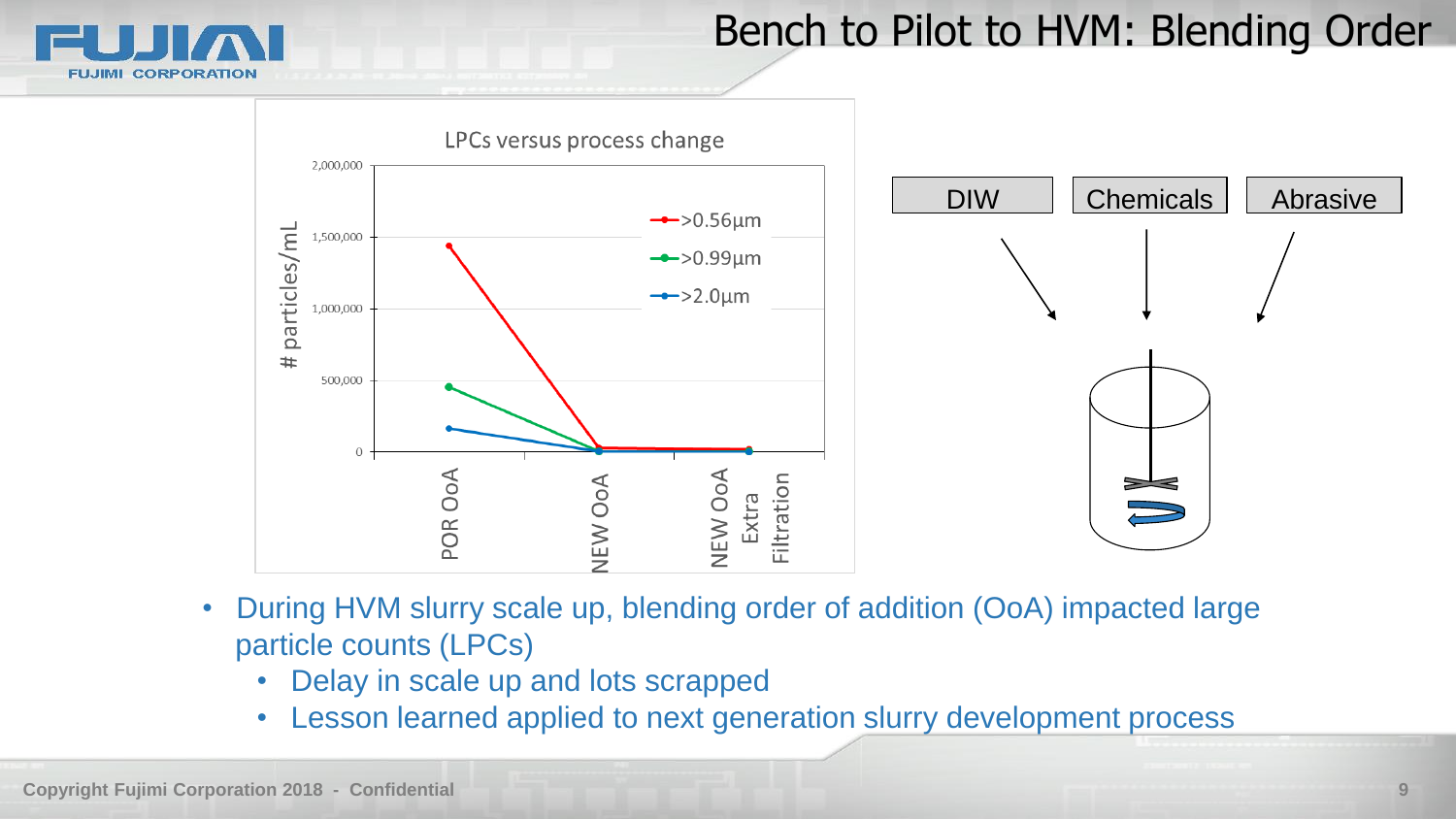# Bench to Pilot to HVM: Slurry Color Variation





- Customer reported lot-to-lot variation in slurry color
- 8D method executed to identify root cause
	- sediment by-product in raw material caused slurry color variation
- Quantitative analysis implemented as an in process parameter to measure color
	- further excursions with slurry color were prevented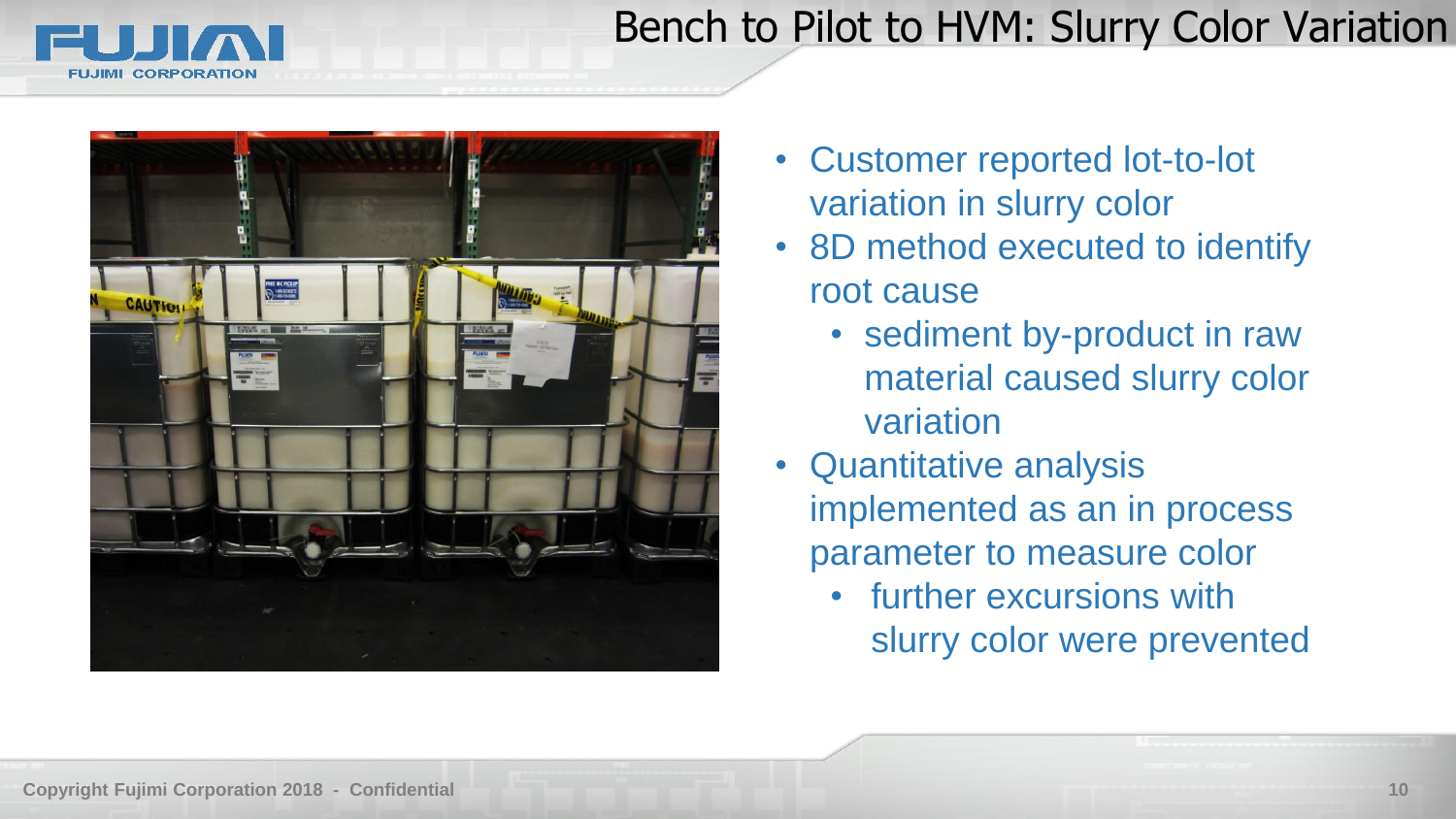

#### Bench to Pilot to HVM: LPCs vs. Bottle Type



Source: Kim, B. (2017, April). The Impact of Sample Containers on Large Particle Count for CMP slurries. CMPUG Spring Meeting, Portland, OR

• QC data can be affected by consumables • Slurry LPCs impacted by sample bottle type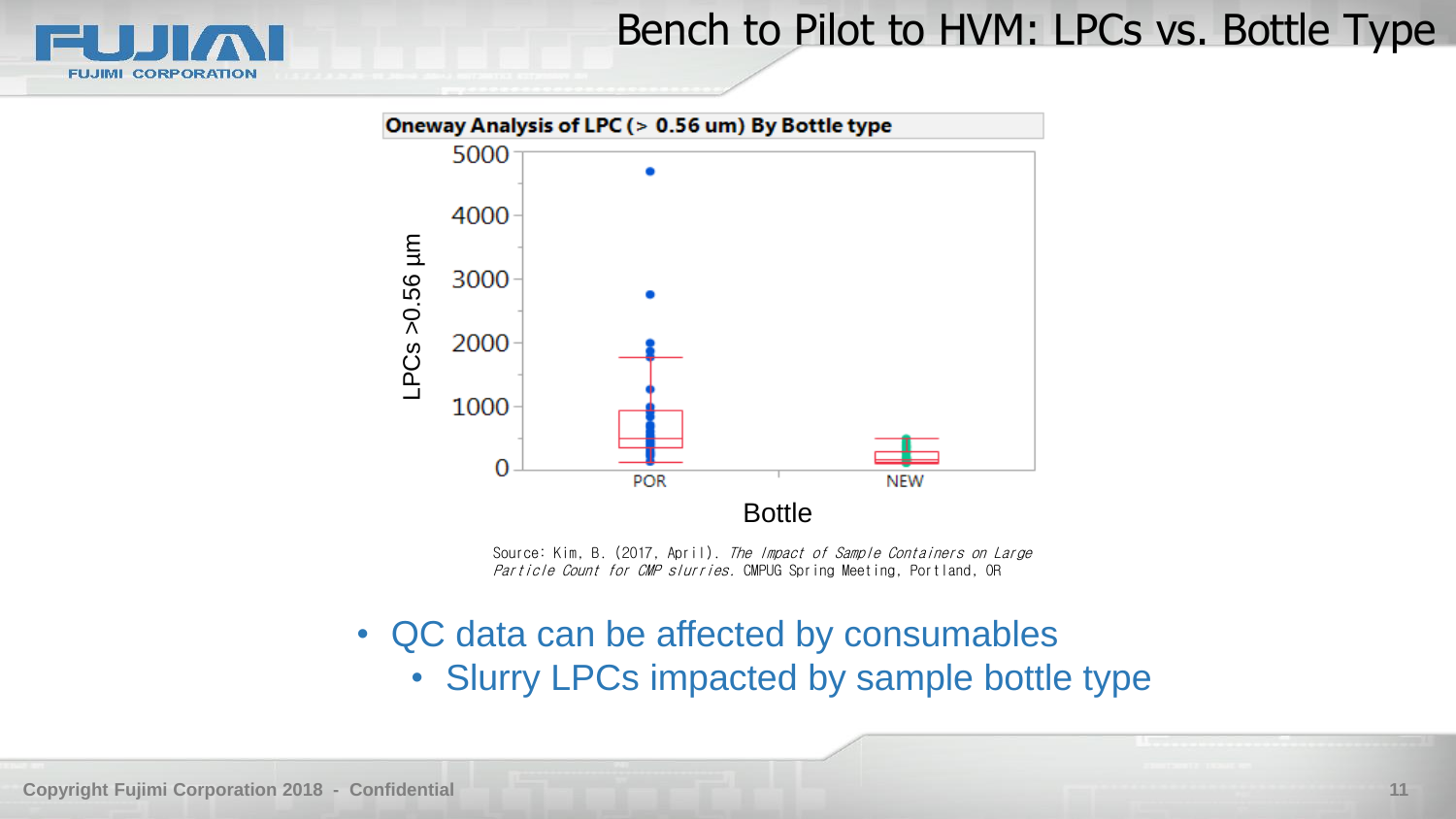

# The Fujimi Ramp

**Copyright Fujimi Corporation 2018 - Confidential 12**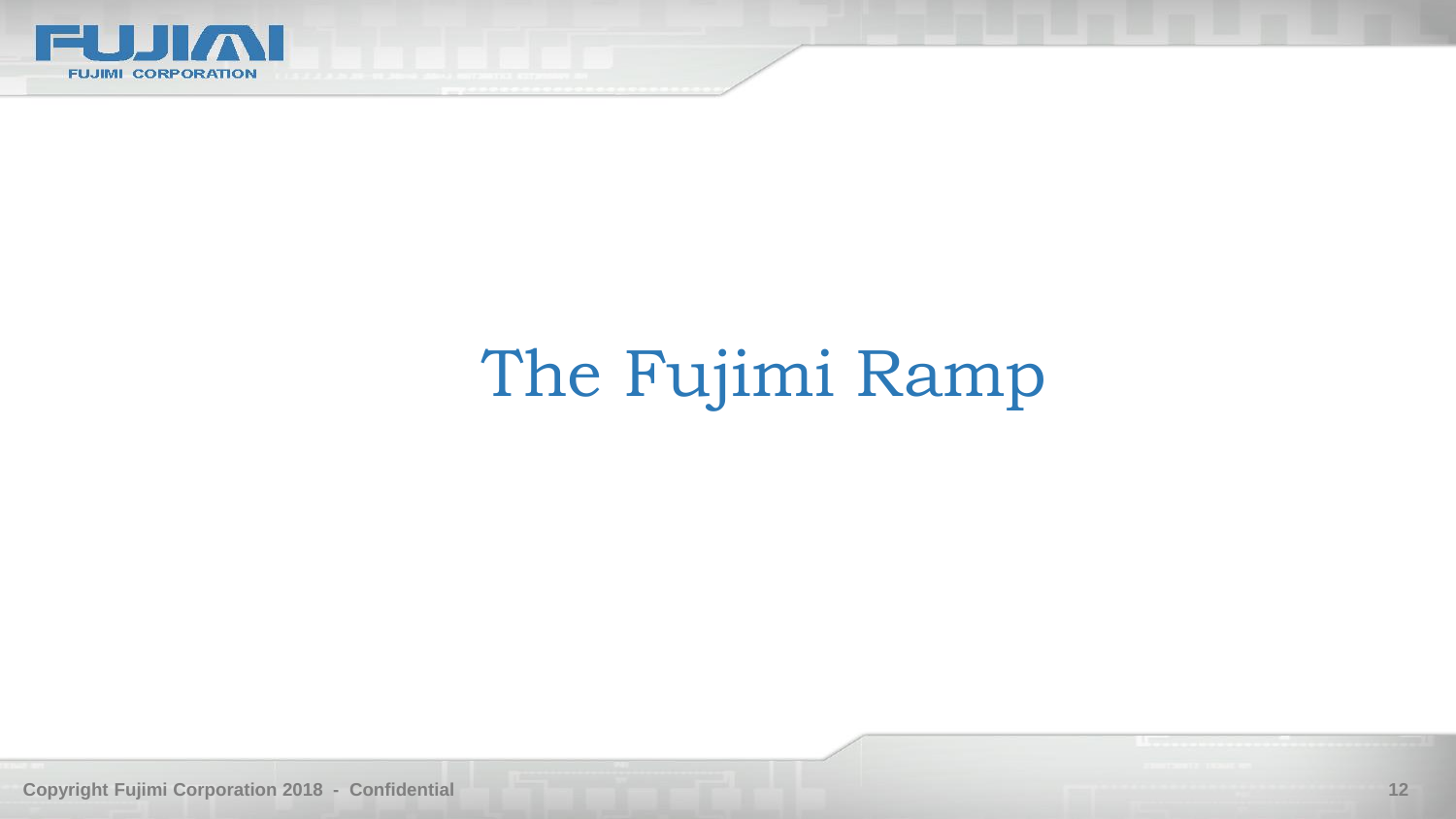

## Bench to Pilot to HVM: Strategy

- **Advanced knowledge of potential new products (bench)**
	- Shelf life, pot life, microbiological testing
	- Raw materials used are fully vetted
- **Slurry sample preparation (pilot)** 
	- Sample iterations
		- Identify potential process issues (e.g. order of addition, filtration, etc.) early in development stage to avoid scale up delays
	- Raw material lots tracked
- **Documented procedures (pilot, HVM)**
	- Manufacturing process
	- QC metrology
- **Effective communication and input (R&D, purchasing, QC, sales, ramp and engineering/manufacturing teams) during pilot to HVM ramp phase** 
	- Scaled within a few weeks
	- Copy exact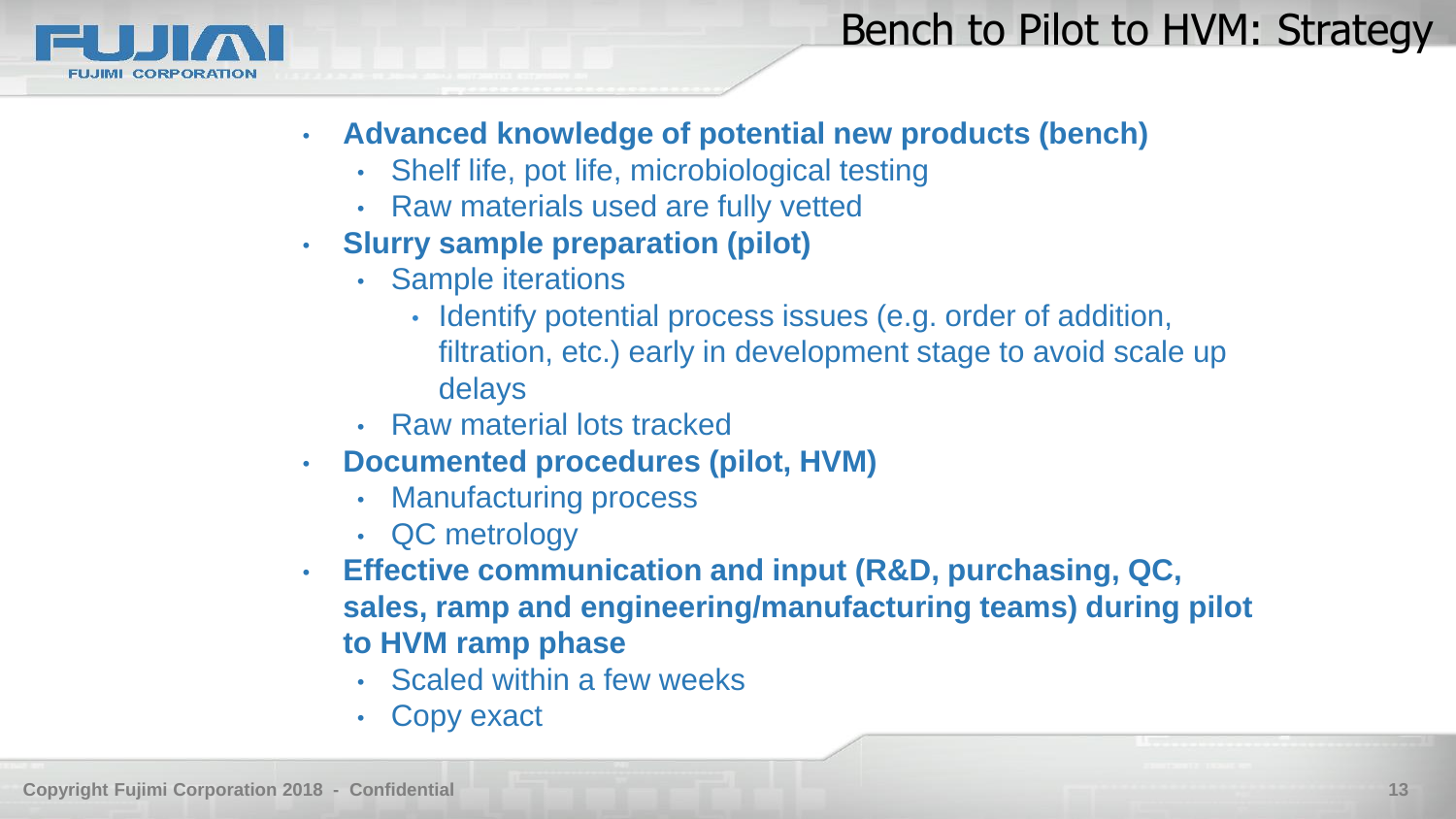# Bench to Pilot to HVM: Raw Material Profiling



| Slurry A Components   Cu (ppb)   Na (ppb) |    |     |
|-------------------------------------------|----|-----|
| Abrasive                                  | 1  | 1   |
| <b>Additive 1</b>                         | 1  | 3   |
| pH Adjuster                               | 3  | 120 |
| <b>Biocide</b>                            | 32 | 0   |
| Corrosion inhibitor                       | N  | 40  |
| <b>DIW</b>                                | N  | 1   |
| Total                                     | 37 | 165 |
|                                           |    |     |
| Slurry A                                  | 36 | 167 |

- To ensure slurry quality, the raw materials' (RM) analytical contribution to the slurry were characterized
	- HVM slurry A components were dissolved in deionized water
	- The sum of the analytical values from each RM match the slurry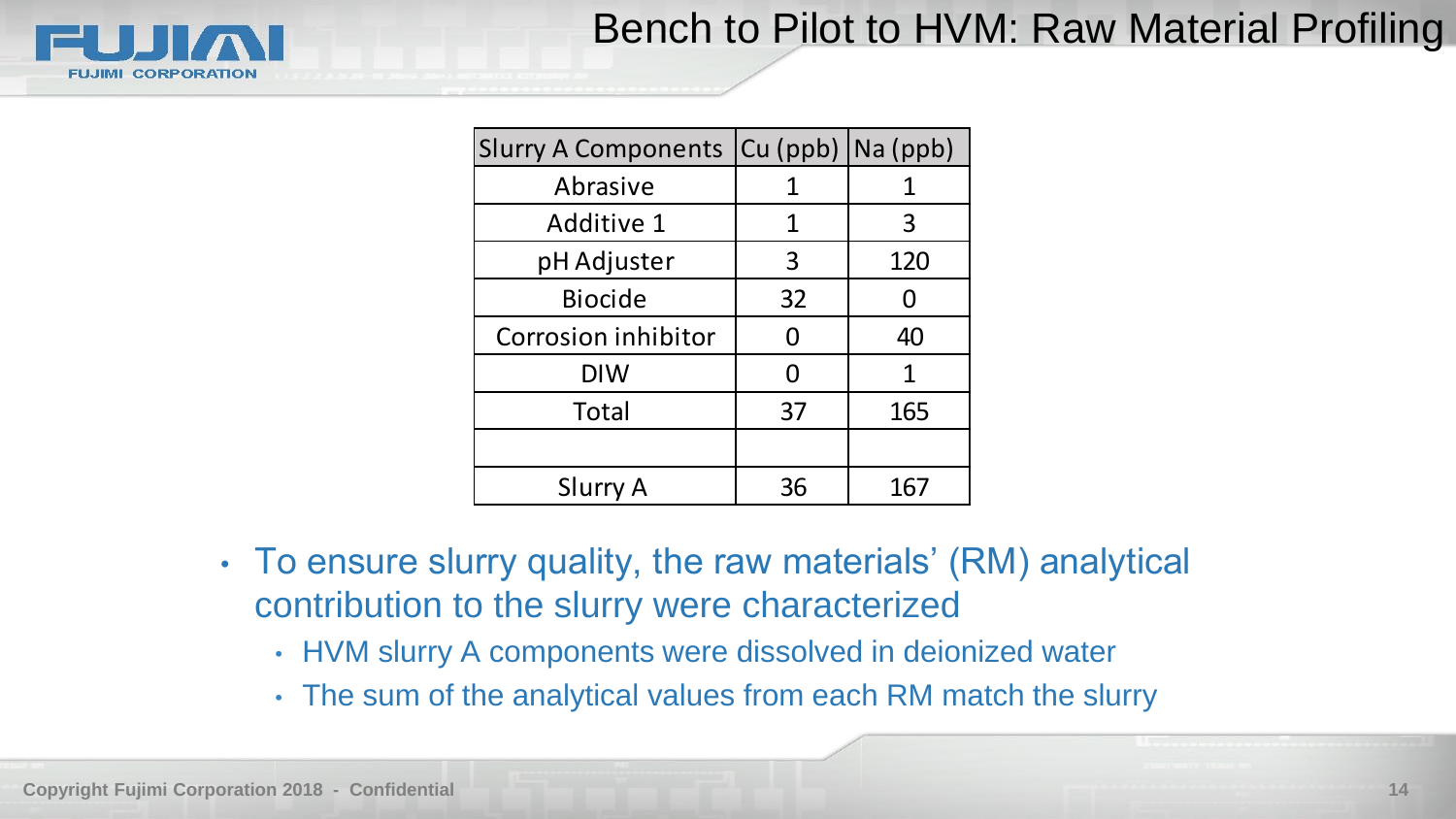

### Bench to Pilot: Sample Iterations



- R&D slurry formulation optimization ≤ 1 week
- 6 sample lots/day delivered to customer ≤ 24-48hrs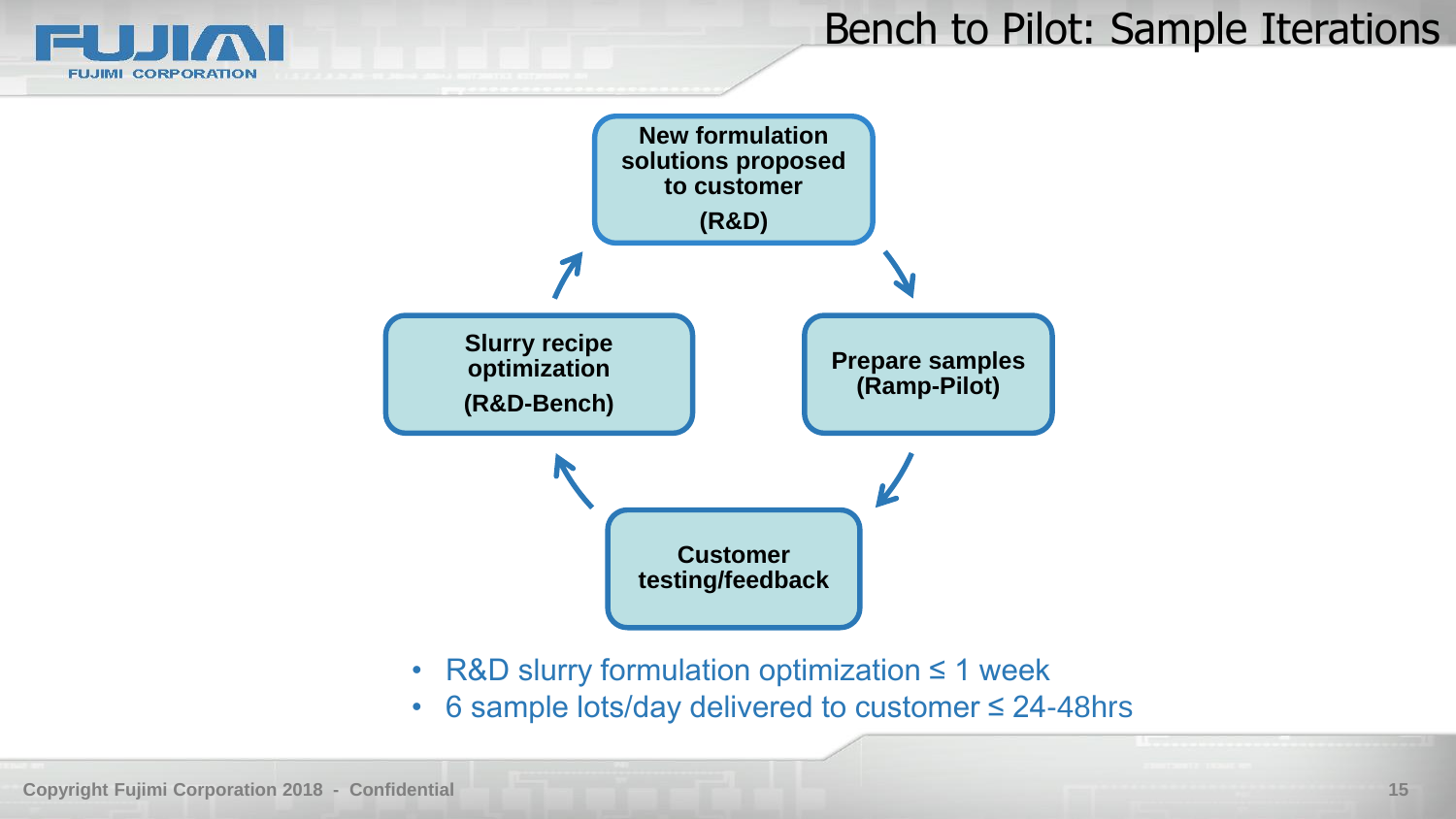**FUJIMI CORPORATION** 

# Bench to Pilot: Quick Turnaround Sample Process



• Defined cross functional team process for delivering slurry samples to customers

- Efficient system promotes fast delivery of samples
- 400 samples shipped to customer in one year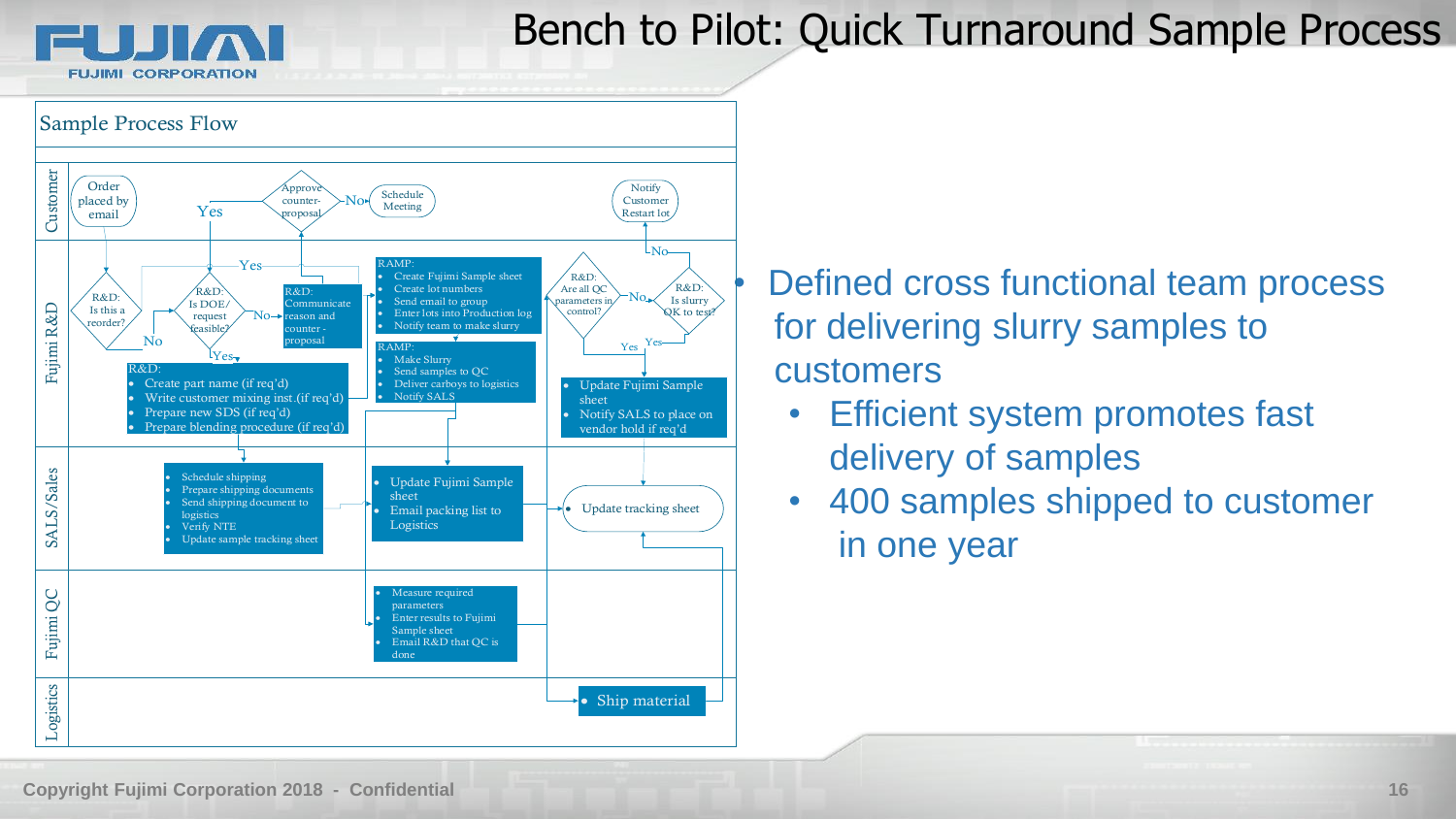

# Bench to Pilot to HVM: Slurry Ramp Lead Time



- Customers request fast slurry ramp < 2 weeks
	- Assessment of manufacturing gaps and options must be completed quickly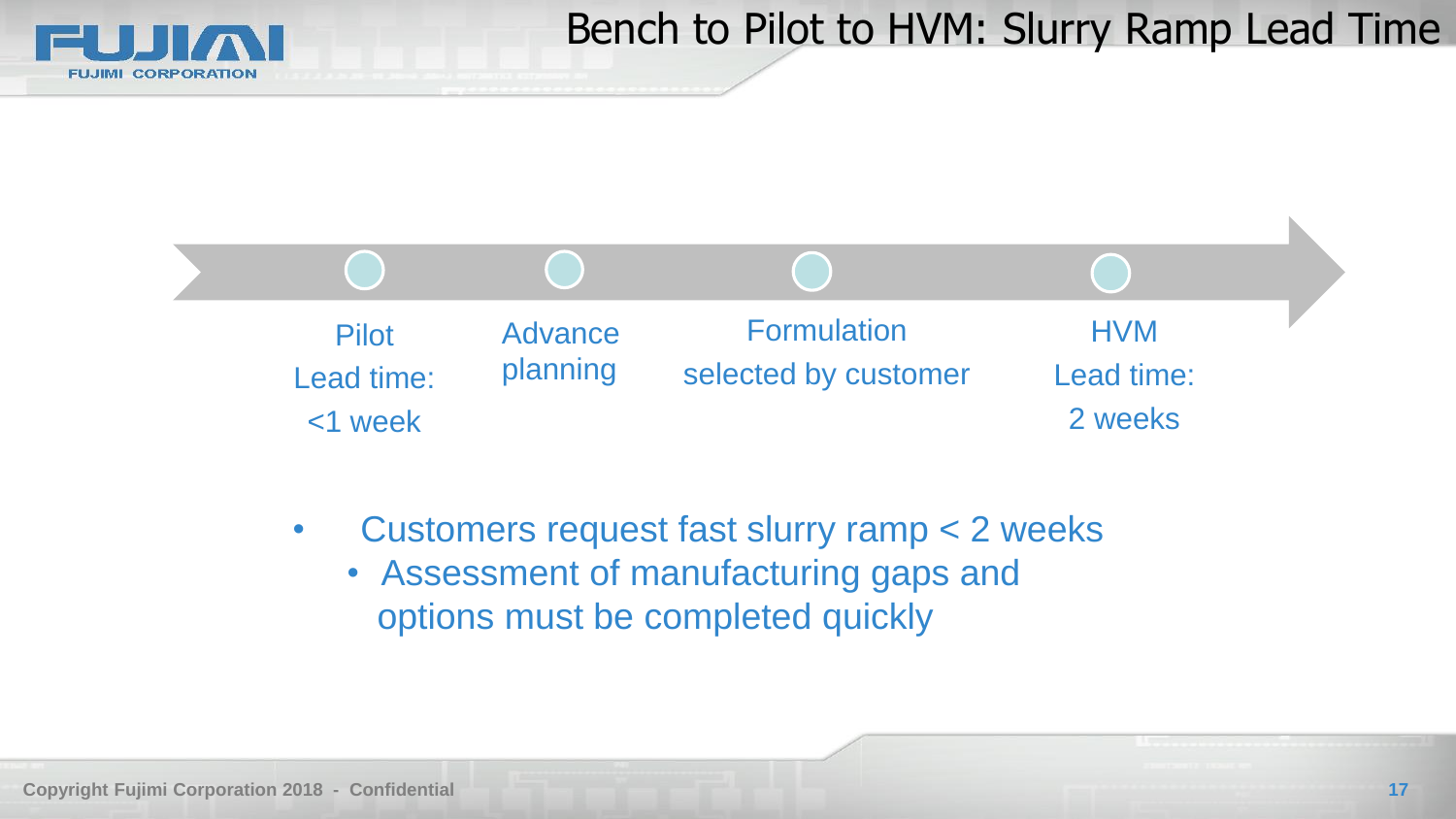#### Bench to Pilot to HVM: Process Control Systems



- Short run SPC methodology used when N<30 lots
- Raw material control charts are also monitored
- 

**FUJIMI CORPORATION**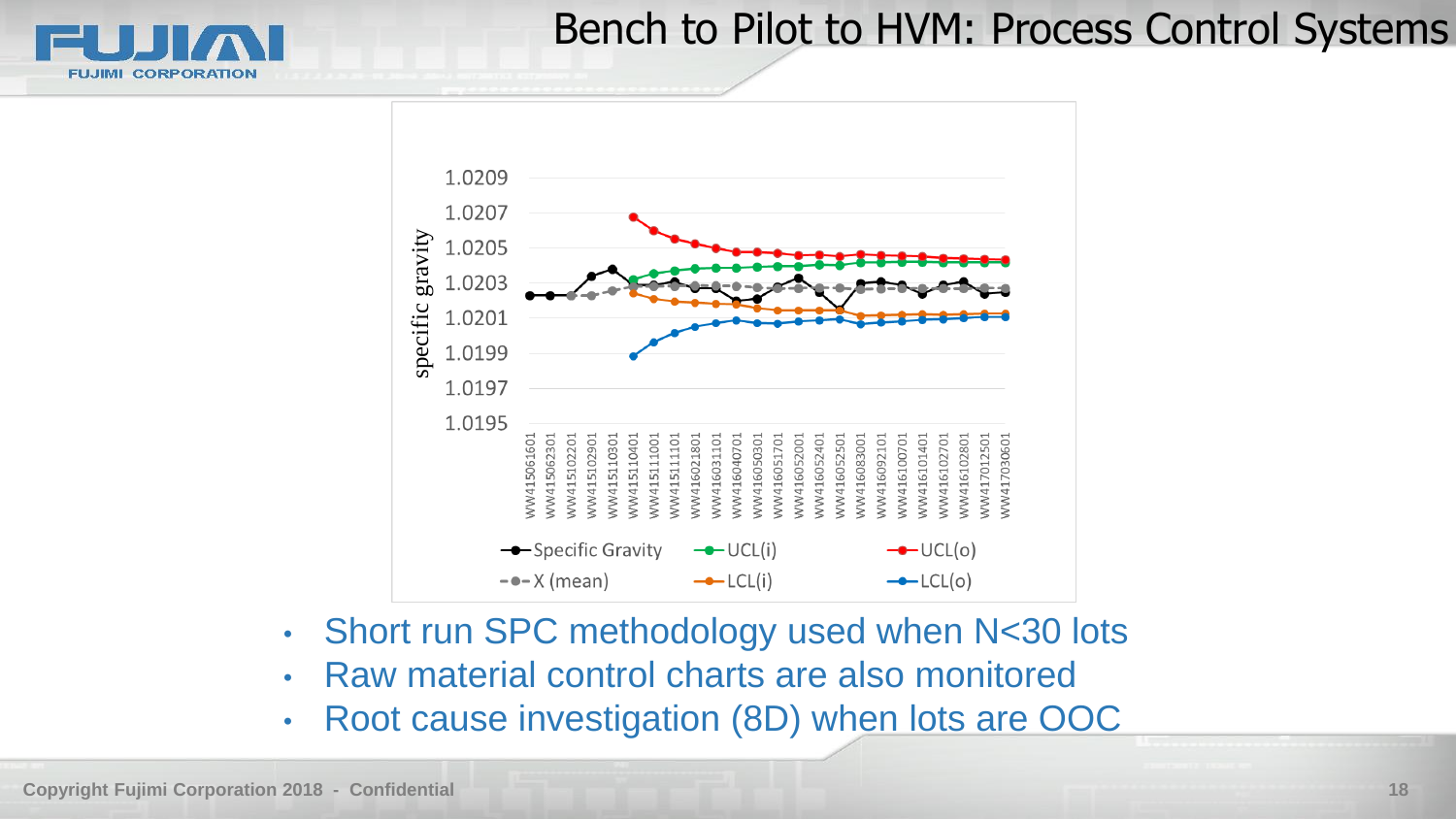



- Cost reduction (e.g. RMs, slurry development)
- EHS (e.g. SDS approval, developing greener slurries)
- Slurry process improvements (e.g. reducing LPCs)
- Development of in process manufacturing monitors
- Metrology sensitivity limits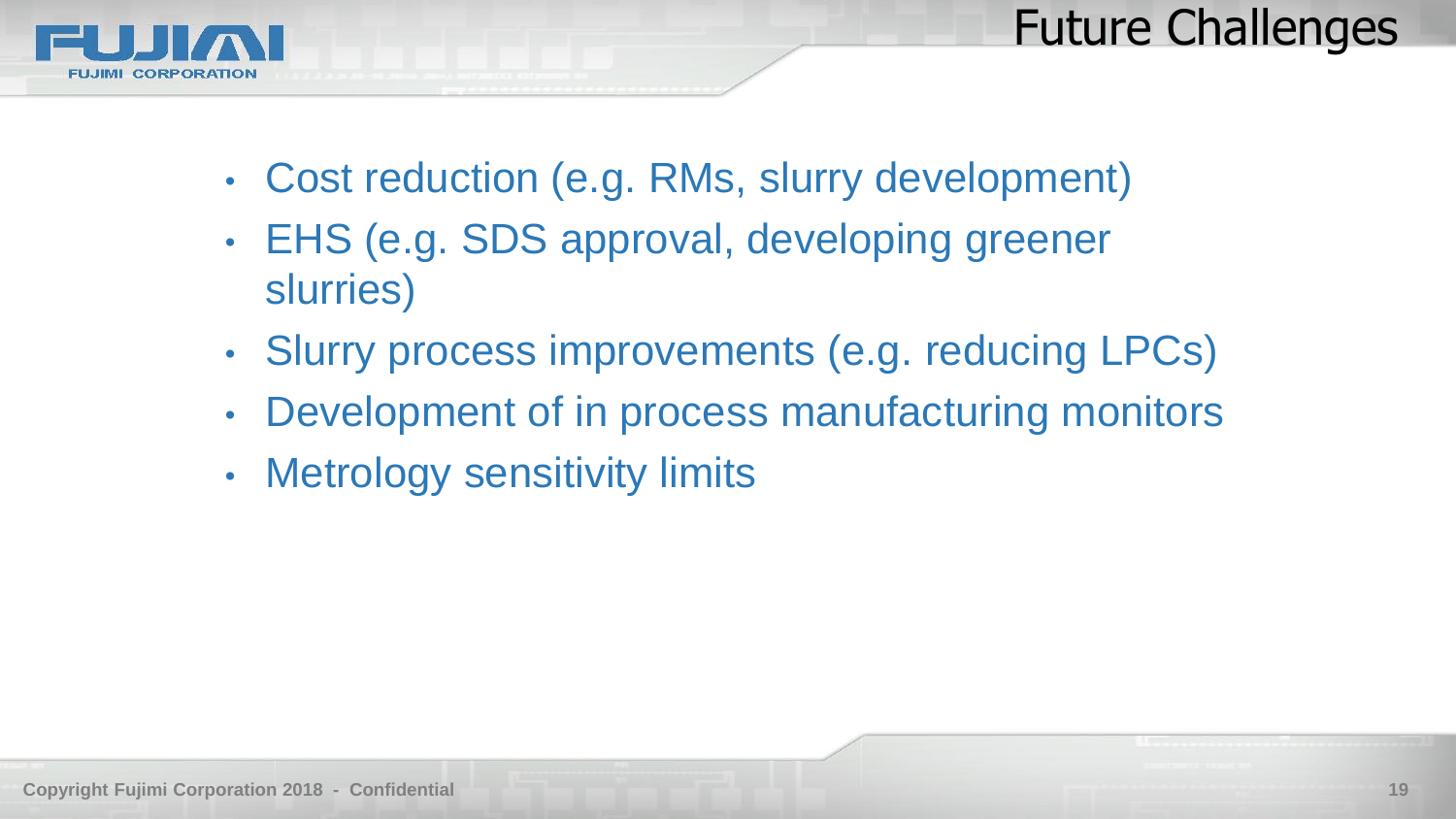

**20**



- Co slurry solutions are needed to enable next generation IC technology
- Fujimi has a toolbox of vetted chemistries/abrasives and efficient infrastructure to deliver quality product solutions to customers quickly
- Fast CMP solutions to future materials integration challenges will continue to be needed